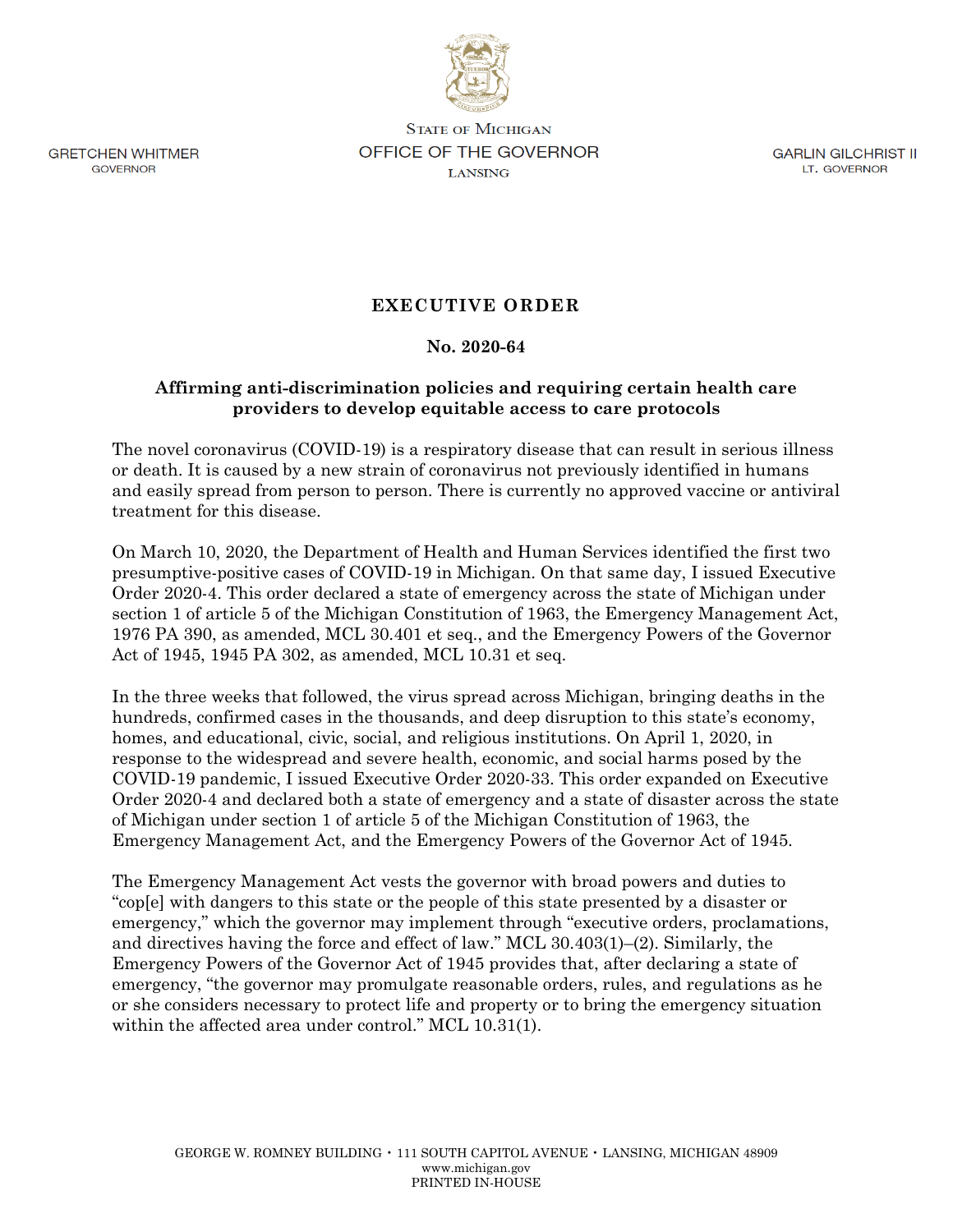The measures put in place by my executive orders have been effective in slowing the spread of COVID-19, but this virus is both aggressive and persistent: as of April 28, 2020, Michigan has reported 39,262 confirmed cases of COVID-19 and 3,567 deaths from it. Despite our efforts, the virus has the potential to overwhelm health care system capacity and require providers to make challenging decisions regarding how care is delivered.

Michigan has one of the finest health care systems in the country, and our medical professionals are performing heroically under trying circumstances. Our hospitals already consult with medical ethicists to make decisions that respect civil rights and uphold the essential duties of medicine in moments when demand for critical medical resources exceeds supply. Nevertheless, the unprecedented challenges posed by this pandemic have created a heightened need for clear, transparent protocols based on a common understanding of core values, including equitable access to care. I therefore find it reasonable and necessary to affirm anti-discrimination policies and establish procedures that ensure the equitable allocation of medical resources.

Acting under the Michigan Constitution of 1963 and Michigan law, I order the following:

- 1. It is the public policy of this state that no person should be denied medical care on the basis of stereotypes, assessments of quality of life, or judgments about a person's relative "worth," including judgments about a person's worth based on the presence or absence of disabilities.
- 2. Health care providers shall take all necessary steps to ensure non-discrimination based on the characteristics described in section 4(a) in the delivery of critical care and allocation of other medical resources to those in need of treatment for physical and psychiatric illnesses.
- 3. Health care providers shall continue to support individuals' functional needs to the fullest extent possible. For purposes of this order, "functional needs" includes the needs for independence, communication, transportation, supervision, and medical care. When effective communication requires that a sign language interpreter be present, a sign language interpreter must be permitted to be present, and provided with appropriate PPE.
- 4. Designated health care facilities shall develop protocols that guide decision-making for medical care in cases where demand for critical medical resources exceeds availability, during the COVID-19 pandemic. Such protocols must enable clinical decision-making based on the best available objective medical evidence, including an individualized assessment of how each patient will respond to treatment. These protocols must also:
	- (a) Prohibit medical decision-making based on social stigma or stereotypes regarding age, color, criminal history, disability, ethnicity, familial status, gender identity, height, homelessness, immigration status, incarceration status, marital status, mental illness, national origin, poverty, race, religion, sex, sexual orientation, socio-economic status, substance abuse disorder, use of government